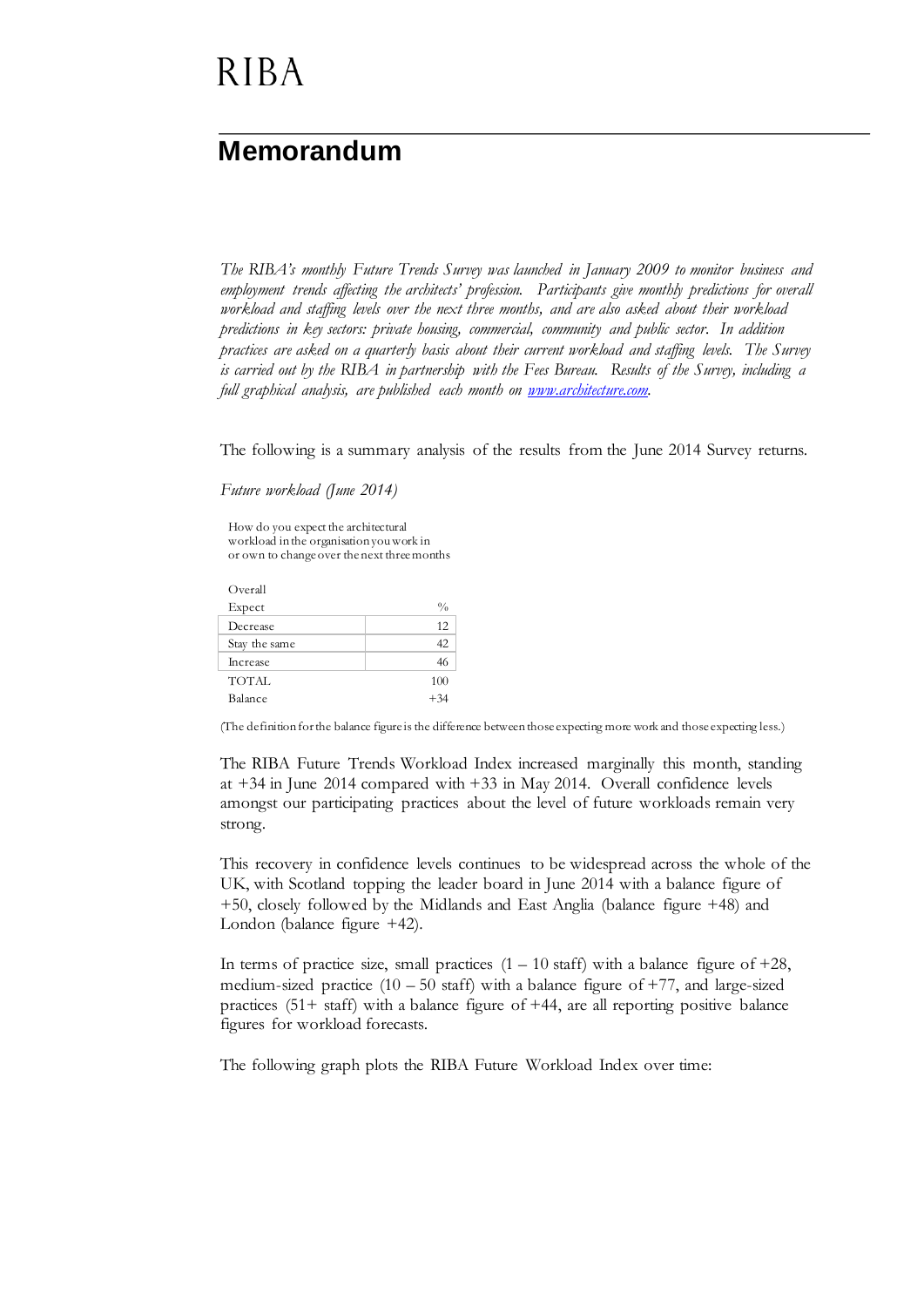## **Memorandum**



There was little change this month in our workload forecast analysis by sector. The private housing sector (balance figure +33) and the commercial sector (balance figure +20) currently appear to offer the best prospects for increases in medium-term workloads, but all of our sector forecasts remain in positive territory.

The biggest growth in actual workloads by value now appears to be occurring in the commercial sector, following a long period in which the private housing sector has tended to lead the way, and this appears to be a country wide trend.

The following graph tracks the sector predictions in the RIBA Future Trends Survey over time: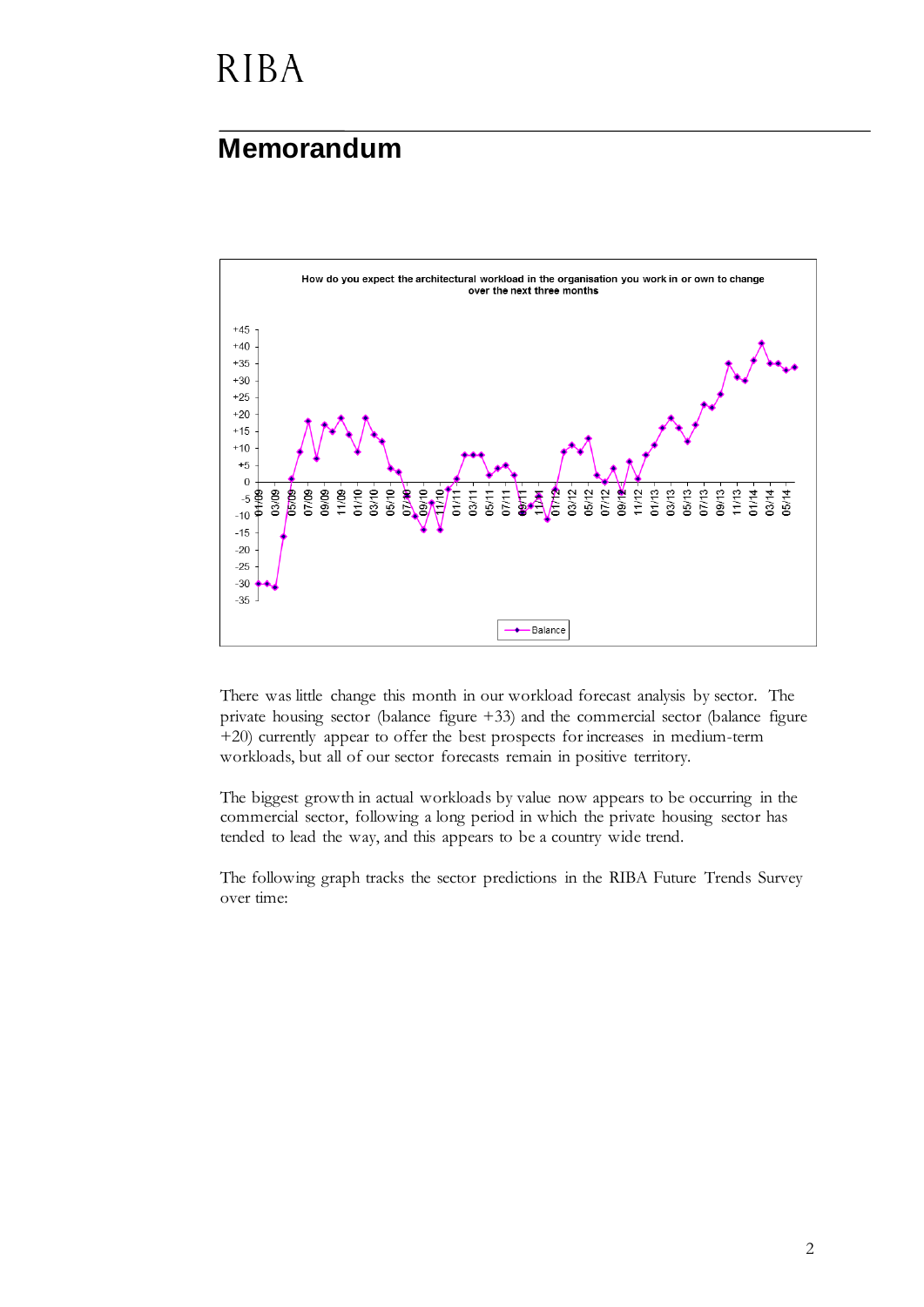#### **Memorandum**



*Future staffing levels (June 2014)*

How do you think the number of permanent architectural staff employed in your organisation will change over the next three months?

| Permanent Staff |       |
|-----------------|-------|
| Decrease        |       |
| Stay the same   | 72    |
| Increase        | 22    |
| TOTAL           | 100   |
| Balance         | $+16$ |

(The definition for the balance figure is the difference between those expecting to employ more permanent staff in the next three months and those expecting to employ fewer.)

The RIBA Future Trends Staffing Index rose significantly this month, increasing to  $+16$  in June 2014 compared with  $+7$  in May 2014. This is the highest figure for our main staffing forecast since we began the RIBA Future Trends monthly survey in January 2009. The great majority of practices (94%) expect their staffing levels to either stay the same or increase during the next quarter.

Although we have not yet witnessed a significant increase in actual overall staffing levels, there is growing anecdotal evidence of greater willingness to hire. Paul Chappell from *RIBA Appointments* has seen an 80% increase in positions advertised on [www.ribaappointments.com](http://www.ribaappointments.com/) in the year to date, and an even higher number via their agency service. Also positive is the number of new adverts coming from outside the